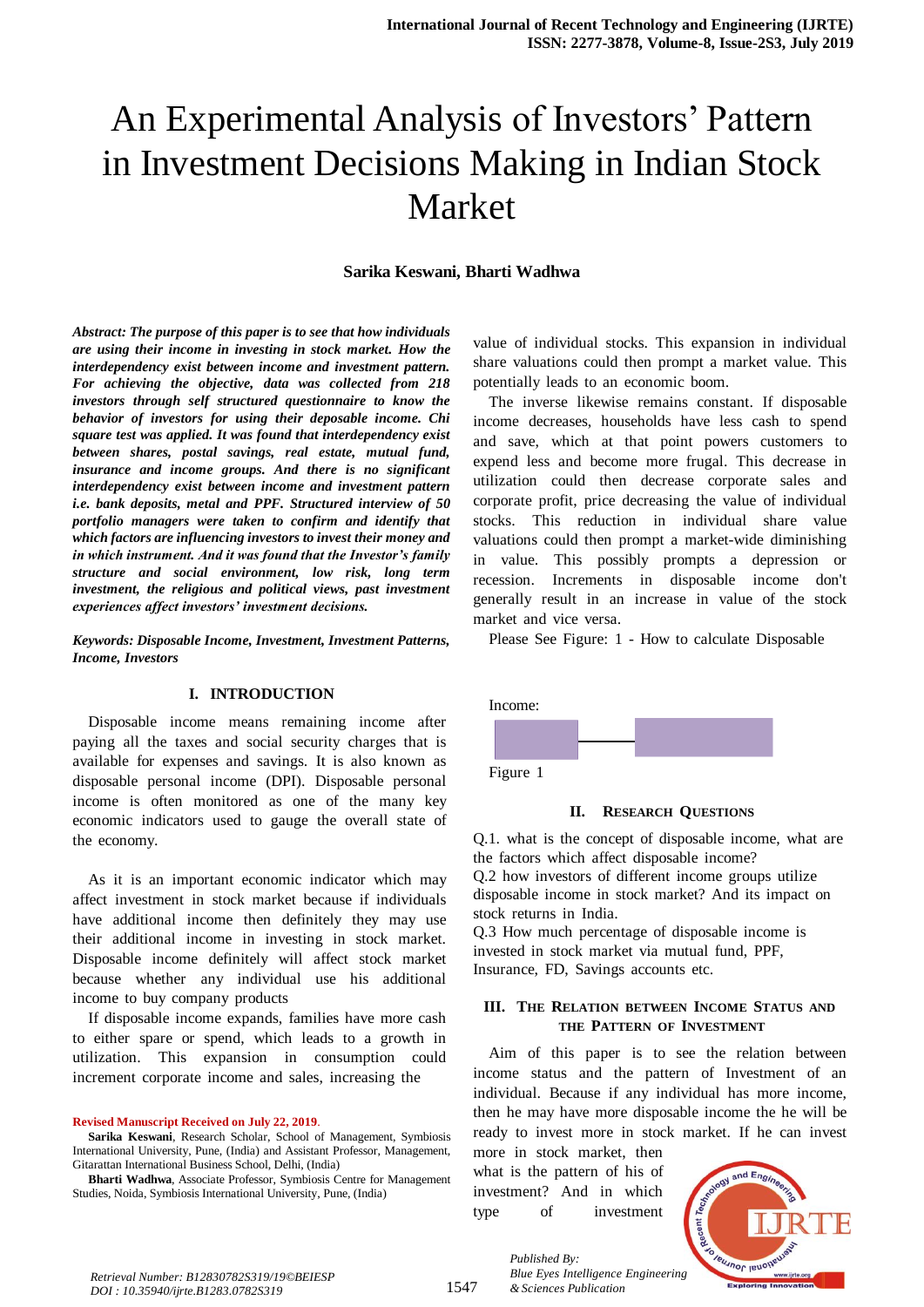instrument he would like to invest his disposable income. It is assumed that if we have more disposable income then we can invest it more in any form of financial instrument for gaining more and more returns. So with the same object it was tried to find out the relationship between income status and pattern of investment and changing behavior of investors' whether it is positive or negative when there is any change in the govt. policies which affect income of the investors.

## **IV. RESEARCH OBJECTIVES**

The objectives of the present study are set as follows:

1. To know the concept of disposable income, how it occurs, how all the categories of investor utilize it?

2. How much percentage of disposable income is invested in stock market via mutual fund, PPF, Insurance, FD, Savings accounts etc.

3. To know the objectives of investors behind investing disposable income in stock market.

4. How the investors invest their disposable income in stock market ( help of fund managers or direct investment).

5. The study should reveal whether there exists any interdependency or relationship between income and investment pattern or they are independent to each.

### **V.** LITERATURE REVIEW

This is the new variable added in this study which has not been studied till now so limited related review is available<sup>.</sup>

In 1998, McCluer (1998) led a study based cross-sectional investigation of information gathered from the Michigan Survey of Consumers. Dissimilar to observational examinations that measure the degree to which spending reacts to the securities exchange, her investigation just studied whether individuals differed their ways of managing money dependent on changes in the stock exchange. McCluer presumed that a great many people varied their going through marginally as per the stock exchange. Furthermore, she found that families with high incomes invest more in stock market based spending changes. In spite of the fact that McCluer's investigation did not gauge the degree of the modification, her disclosure that high income investor's specialists responded more to the adjustments in the market infers that the marginal propensity to consume out of stock market wealth, for a given timespan, depends to some degree on the income of the average investor.

An examination by Mehra (2001) comparably inferred that individuals respond to changes in stock market wealth. His examination, in any case, comprised of a time series regression analysis, rather than a survey analysis. Mehra found that relationship between consumer spending and the stock market exchange was

irrelevant in the short run, however generous over the long run. In spite of the fact that he found an immaterial short run relationship amid his investigation, Mehra recognized the tremendous size of the market prior to its most recent downturn (starting in late 2000) and anticipated a decrease in the normal 4% development rate of buyer spending as right on time as the primary quarter of 2001.

Ludvigson and Steindel (1999) investigated the impact of total wealth on buyer consumptions somewhere in the range of 1953 and 1997. Notwithstanding their underlying 43-year time range, Ludvigson and Steindel additionally performed similar regression analyses on six sub-sets of time inside the 1953 to 1997 period. They evaluated a scope of marginal propensities to expend out of all total wealth changing from a high of  $.106$  (the period from 1976-1985) and a low of  $.021$  (from 1986-1997). Ludvigson and Steindel's first investigation used a variable representing total wealth. This variable included stock exchange wealth along with other household wealth.

## **VI. RESEARCHTMETHODOLOGY**

## **ResearchDesign**

For this study, a survey and an interview were conducted to know the behavior and the patterns of investors in making investment decisions in the stock market.

### **Population** of the Study and data collection

Study is divided in two parts. In First part only data was collected through self-structured questionnaire from investors and in second part data was collected through interview of portfolio managers.

### **PartI**:

For collecting primary data researcher used survey and interview method. Data of 268 investors were taken for analysis, either they are investing their disposable income in stock market or not. And even to know their interdependency between income and investment patterns.

## Part **II:**

Interview was also conducted from the portfolio managers to know the behavior of the investors while choosing investment pattern. 50 portfolio managers were interviewed; those were dealing with investments and investors.

### **Data Analysis**

*Published By:*

The data collected was analyzed using quantitatively using inferential statistics using SPSS 22. Several

inferential statistical models were used to draw conclusions.

*Blue Eyes Intelligence Engineering* 



*& Sciences Publication Retrieval Number: B12830782S319/19©BEIESP DOI : 10.35940/ijrte.B1283.0782S319*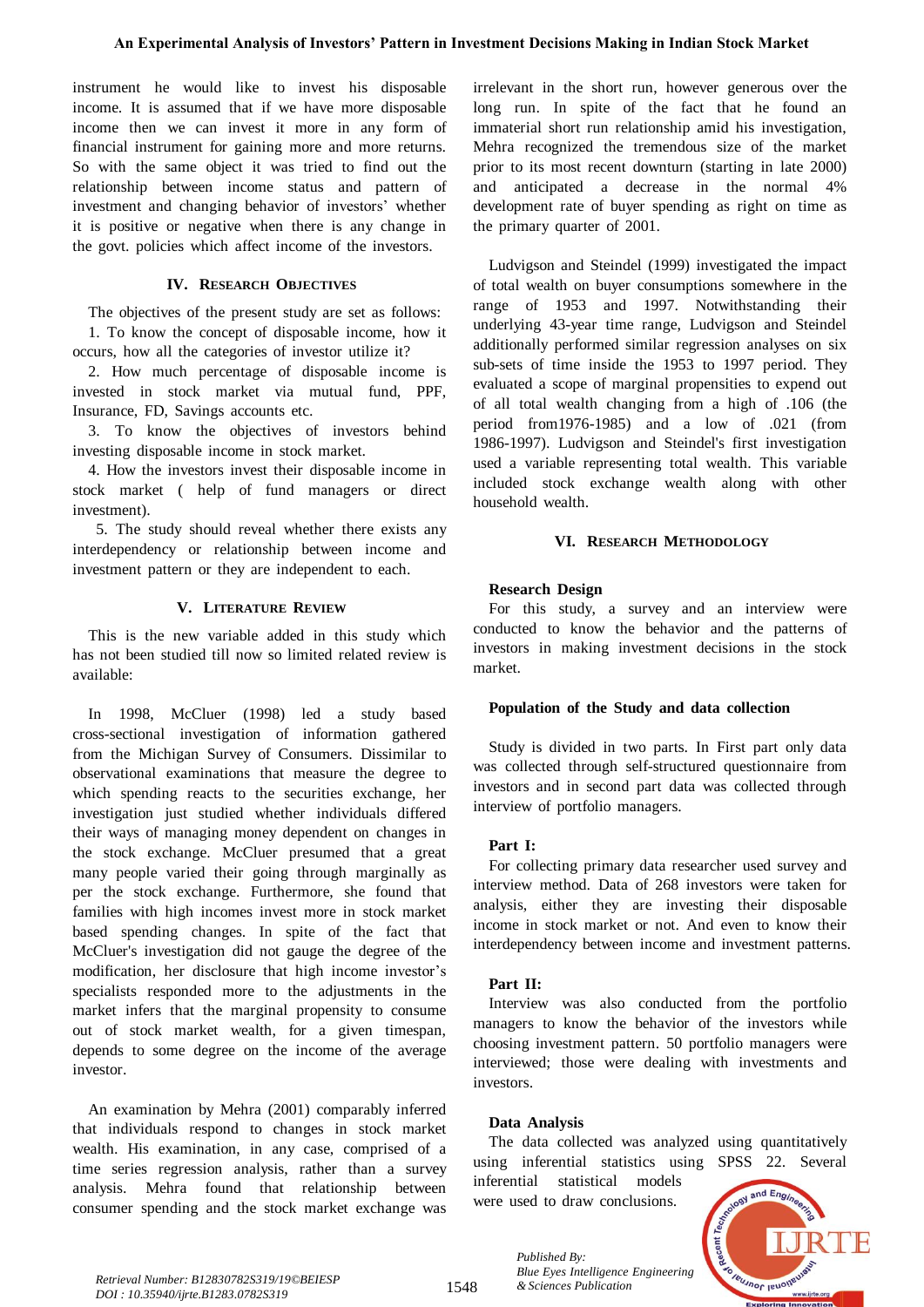## **Analytical Models**

Chi square test for check the interdependency between income and investment pattern and pie chart for representing responses of portfolio managers regarding behavior of investors while making investment decisions. Data was analyzed at  $5%$  significance level.

## **Data** and **Methodology**

Dependent variable Disposable income Independent Variable: Investment patterns

# **Analysis** and **Interpretation:**

A: Analysis of questionnaire related to investment behavior regarding Disposable Income

Q.No. 1 Are you an income tax payee?



Analysis

80% respondents are tax payers and rest 20% respondents do not pay tax due to low income level.

## **Q. No** 2

H1: There is a significant interdependency exist between income and investment pattern Exhibit

| Variable 1 | Variable 2                  | $\chi$ 2 | Sig(P) |
|------------|-----------------------------|----------|--------|
| Income     | <b>Saving Bank Deposits</b> | 0.406    | 0.816  |
| Income     | <b>Fixed Deposits</b>       | 0.320    | 0.852  |
| Income     | <b>Shares</b>               | 78.391   | 0.000  |
| Income     | Metal                       | 1.782    | 0.411  |
| Income     | <b>Postal Savings</b>       | 68.459   | 0.000  |
| Income     | <b>Real Estate</b>          | 71.391   | 0.000  |
| Income     | Mutual Fund                 | 49.254   | 0.000  |
| Income     | Insurance                   | 46.855   | 0.021  |
| Income     | <b>PPF</b>                  | 0.054    | 0.974  |

H1a: There is a significant interdependency exist between income and investment in Saving Bank Deposits

The result ( $\chi$  2=0.406, df= 2, P=0.816) suggest that there is no independency exist between income group and investment in saving bank deposits, also no. of representation in contingency table (Exhibit) suggest that rich class is more interested in investing in Saving Bank Deposits.

H1b: There is a significant interdependency exist between income and investment in Fixed Deposits

The result ( $\chi$  2=0.320, df= 2, P=0.852)suggest that there is no an independency exist between income group and investment in Fixed Deposits, also no. of representation in contingency table (Exhibit) suggest that rich class is more interested in investing in Fixed Deposits.

H1c: There is a significant interdependency exist between income and investment in Shares

The result ( $\chi$  2=0.78.391, df= 2, P=0.000)suggest that there is an independency exist between income group and investment in Shares, also no. of representation in contingency table (Exhibit) suggest that rich class is more interested in investing in Share market.

H1d: There is a significant interdependency exist between income and investment in Metal

The result ( $\chi$  2=1.782, df= 2, P=0.411) suggest that there is no independency exist between income group and investment in metal, also no. of representation in contingency table (Exhibit) suggest that rich class is more interested in investing in metal like gold and silver.

H1e: There is a significant interdependency exist between income and investment in Postal savings.

The result ( $\chi$  2=68.459, df= 2, P=0.000) suggest that there is an independency exist between income group and investment in postal, also no. of representation in contingency table (Exhibit) suggest that poor and rich class are more interested in investing in postal savings.

H1f: There is a significant interdependency exist between income and investment in Real Estate.

The result ( $\chi$  2=0.71.391, df= 2, P=0.000) suggest that there is an independency exist between income group

and investment in Real Estate, also no. of representation in contingency

*& Sciences Publication* 

*Published By:*



1549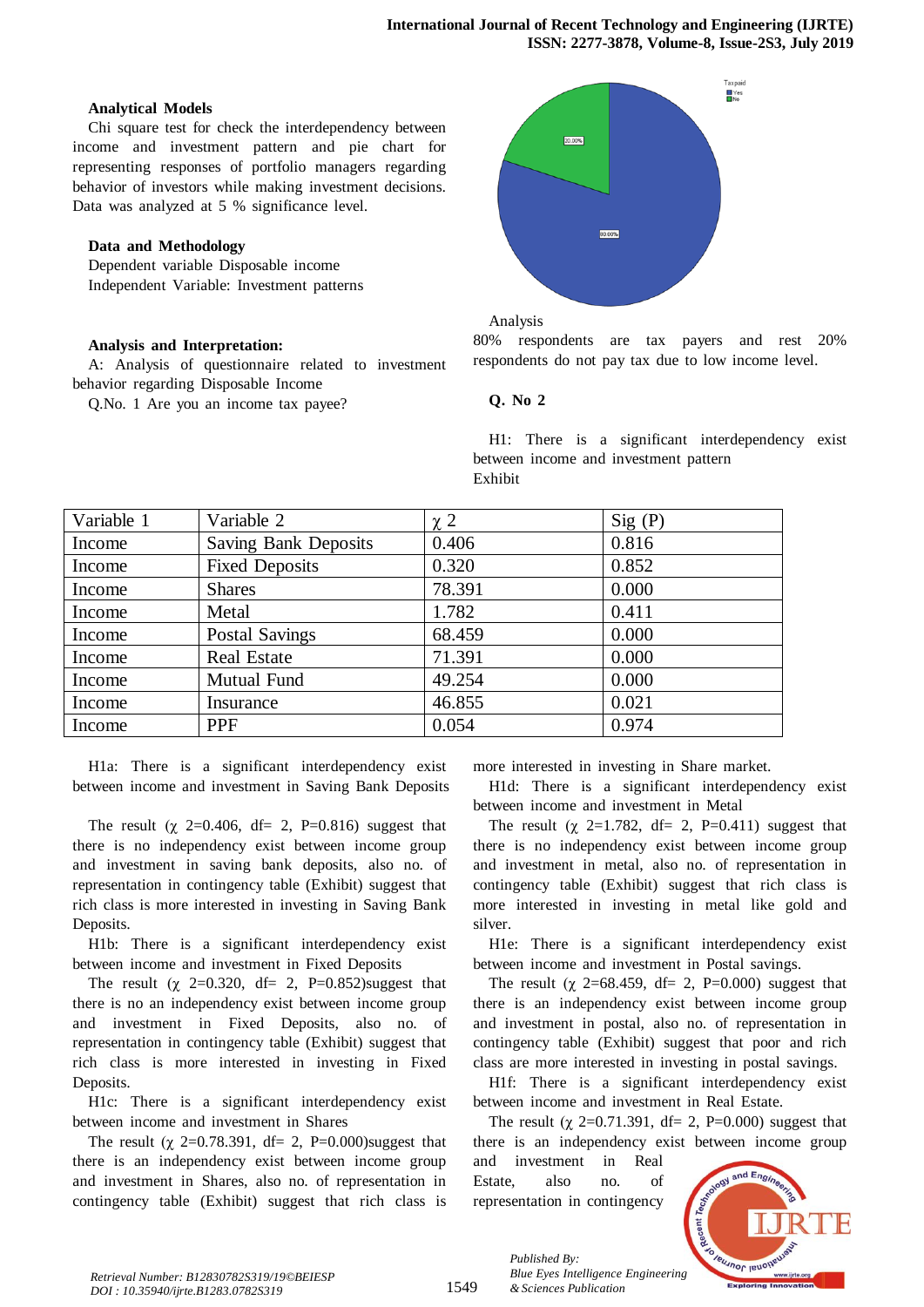table (Exhibit) suggest that rich class is more interested in investing in real estate sector.

H1g: There is a significant interdependency exist between income and investment in Mutual Fund.

The result ( $\chi$  2=49.254, df= 2, P=0.000) suggest that there is an independency exist between income group and investment in Mutual Fund, also no. of representation in contingency table (Exhibit) suggest that middle and rich class are more interested in investing in mutual funds. Whereas poor income group people tend to avoid investing in Mutual fund.

H1h: There is a significant interdependency exist between income and investment in Insurance.

The result ( $\chi$  2=46.855, df= 2, P=0.021) suggest that there is an independency exist between income group and investment in Insurance, also no. of representation in contingency table (Exhibit) suggest that middle and rich class are more interested in investing in insurance sector.

H1i: There is a significant interdependency exist between income and investment in PPF

The result ( $\chi$  2=0.054, df= 2, P=0.974) suggest that there is an independency exist between income group and investment in PPF, also no. of representation in contingency table (Exhibit) suggest that middle and rich class are more interested in investing in insurance sector.

Q.No. 3 What is the percentage of savings from your total income?



### Interpretation

66% people save 20-35%, 10% people save 35-50%, 24% people save upto 20% and no people saves more than 50% of their total income. That means the many people are able to save 20-35% of their income very easily.

Q.No 4 What are the factors to which you give priority when you invest?



Analysis

45.83% investors give priority to safety, 29.17% to high returns, 4.17% to liquidity, 18.75% less risk and 2.06% to marketability. That shows that safety is the priority for the investors and it is important at the time of making investment decisions. Because many middle class persons prefer the safety funds rather than risky.

Q.No  $5$  You invest in the financial instruments / securities which give:-



84.00% investors have objectives of low risk/high returns, 4% high risk/high returns and 12% low risk/low returns. That shows that investors in India do not want to take more risk their major objective is to get more returns in less risk. Because many investors do not want to take high risk and do not consider stock market.

Q.No. 6 Changes in Government policies (contributions, tax reductions etc.) affect your behavior in.



Interpretation

64% are agree on that changes in Government policies (contributions, tax

Recent 7 **IBUJNOT IBUON** 

*Published By: Blue Eyes Intelligence Engineering* 

reductions etc.) affect your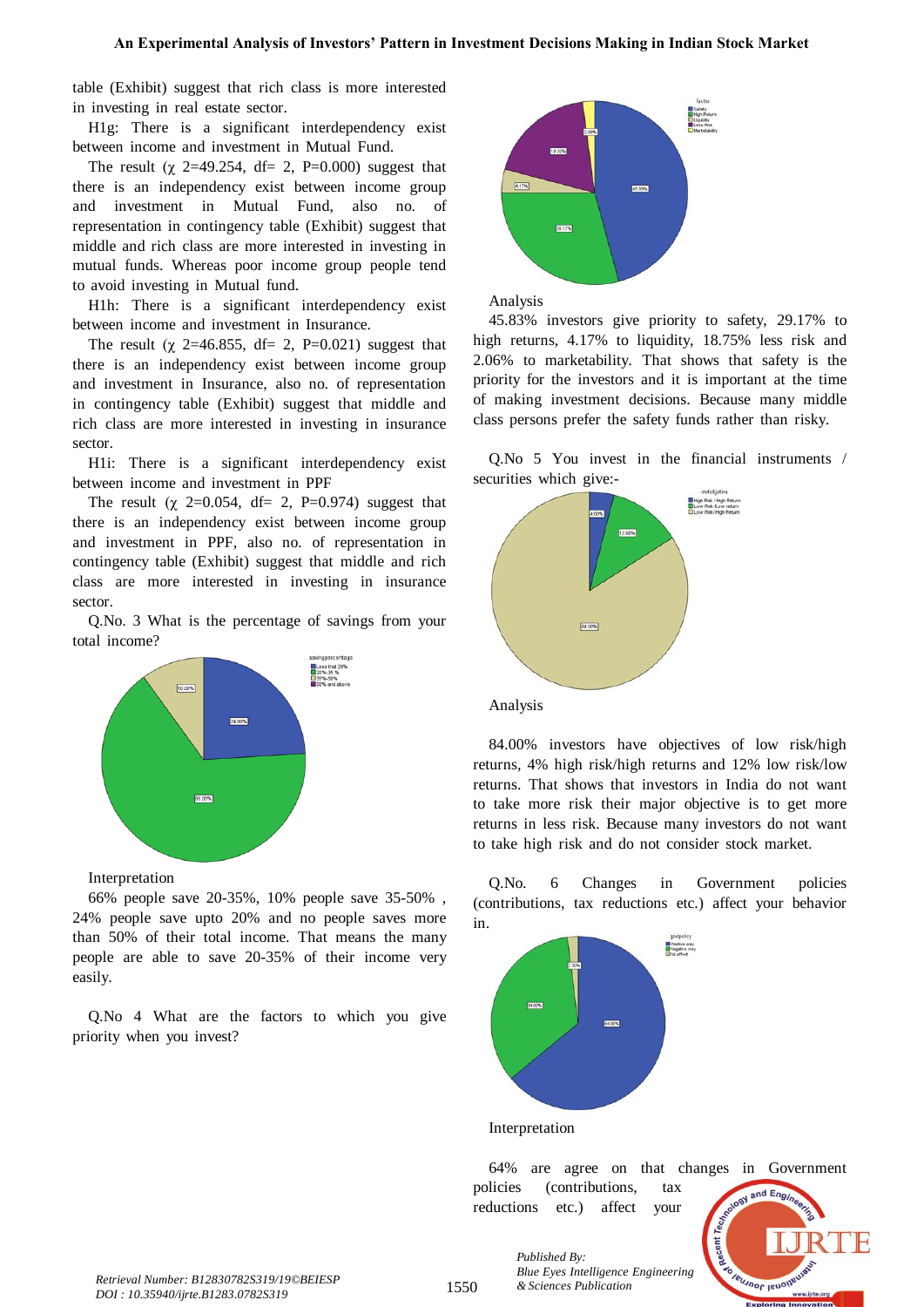behavior in positive behavior but 34% are not in this favor because their behavior will be change in negative way and only 2% agreed on that there will not be any effect in their behavior.

That means if Govt. reduces the tax amount then people have more income to save or will have more disposable income so they can invest this in share market or in any other option.

Q. No. 7 Increase in income level raises your interest on financial instruments in……..



 $66\%$  agreed that if there is any increase in their income level then their interest on financial instruments in positive way and interest of  $32\%$  will change in a negative way and  $2\%$  are not agree with that their behavior will remain same they will invest the same.

If the income level is increasing then they will invest more because they have more disposable income.

Q No.8 When contemplating your investments, do you think you have?



### Analysis

26% investors have very little information at the time of considering any instrument for the investment purpose, 14% have incomplete information, 28% have too much information, 16% not enough and 16% take prior advice from others. It shows that many investors have information related to investment.

26% investors have little information because many people do not consider stock market as a safe fund.

Q.No 9 How do you manage your investments?



### Analysis

 $62\%$  investors manage their funds alone,  $12\%$  through the banking institutions or insurer, 8% through the fund managers and 18% investors take the help of others or mange through the different sources. It shows that the major part of investment is done by the individual investors by their own.

Still in India people are not focusing on wealth creation they invest just for using their disposable income and still there is a lack of serious thinking behind their investment decisions.

Q.No 10 According to you, which one do you rate as the best investment instrument?

9.70% to savings bank,  $22.76%$  to fixed deposits,  $25.37\%$  to shares/debentures,  $7.46\%$  to metal,  $1.12\%$  to postal savings,  $24.63\%$  to real estate,  $1.49\%$  to insurance and 7.46% to others investors consider to savings bank the best investment instrument. It shows that the according to investors fixed deposits, share and debentures and real estate are the best investment instrument for investment purpose.

Most of the investors are conservative in nature that is why they think that real estate and fixed deposits are the risk free, safe and high return securities. While young generation investors invest in shares and debentures because they want high return that is why they invest in stock market.

### **B:** Analysis of Interview of portfolio managers:

### A. Age of clients?

*Published By:*

*& Sciences Publication* 

The age of clients who are investing in stock market are  $44\%$  of the age of 21 to 30 years,  $40\%$  of the age of 31 to 40 years and  $16\%$  of the age of 41 to 50 years. That shows that young and middle generation is more interested in investing in stock market. But as people are getting older that do not like to invest money anywhere because they do not want to take risk.

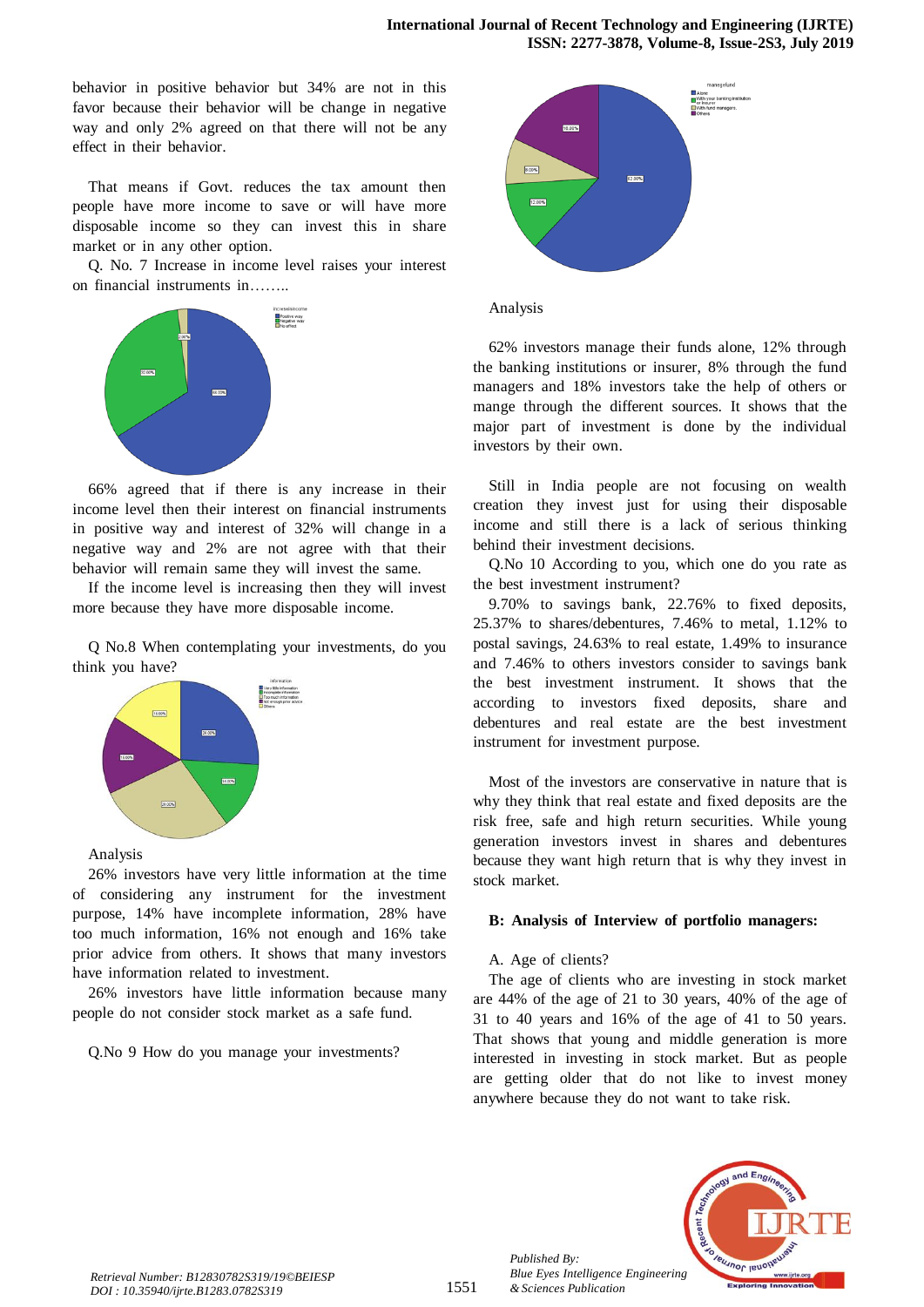

Client's profession whom you deal mostly?

Mostly businessmen invest in stock market. Salaried person invest in stock market but the percentage is less as compared to businessman.



How much do they spend in their investments from their total income?

This analysis indicates that people spend in investment from their total income as 24% invest up to  $20\%$ ,  $24\%$  people invest  $20-35\%$ ,  $10\%$  people invest  $35-50\%$  and no individual spend their income  $50\%$  and more.



Risk appetite (Risk bearing capacity of clients)



| <b>Risk Type</b> | % of Risk appetite (Risk bearing capacity of clients) |
|------------------|-------------------------------------------------------|
| Adverse          | 0%                                                    |
| Minimal          | 14%                                                   |
| <b>Cautious</b>  | 44%                                                   |
| Open             | 28%                                                   |
| Hungry           | 14%                                                   |

#### **Ouestions**

1 How much does the investor's family structure and social environment affect the investment decision of the investor?

82% The family structure and the social environment of the investor influence the investment decisions of the investor because the investment of the investor will depend on the size of the family and the environment. If they have a small family and a good income, then they may have less expenses than the large family, so they naturally have more savings to invest or vice versa. 18% answered that the family structure and the social environment do not influence the investment decision, which is much lower.



1 Investors tend to prefer low risk investments as they get old.

64% are agreed with this that they tend to prefer low risk investment as they get old because only young generation is ready to take high risk because as they grow the responsibility of them is also increasing so with that they are not able to take more risk. And 36% are not agree with this they are ready to take risk in old age also.



2 Investors prefer long term investments rather than short term investments

78% investor prefer long term investment because they think in long term investment plans they get more returns, because there are some

schemes and securities that

*Blue Eyes Intelligence Engineering* 

*Published By:*



*& Sciences Publication Retrieval Number: B12830782S319/19©BEIESP DOI : 10.35940/ijrte.B1283.0782S319*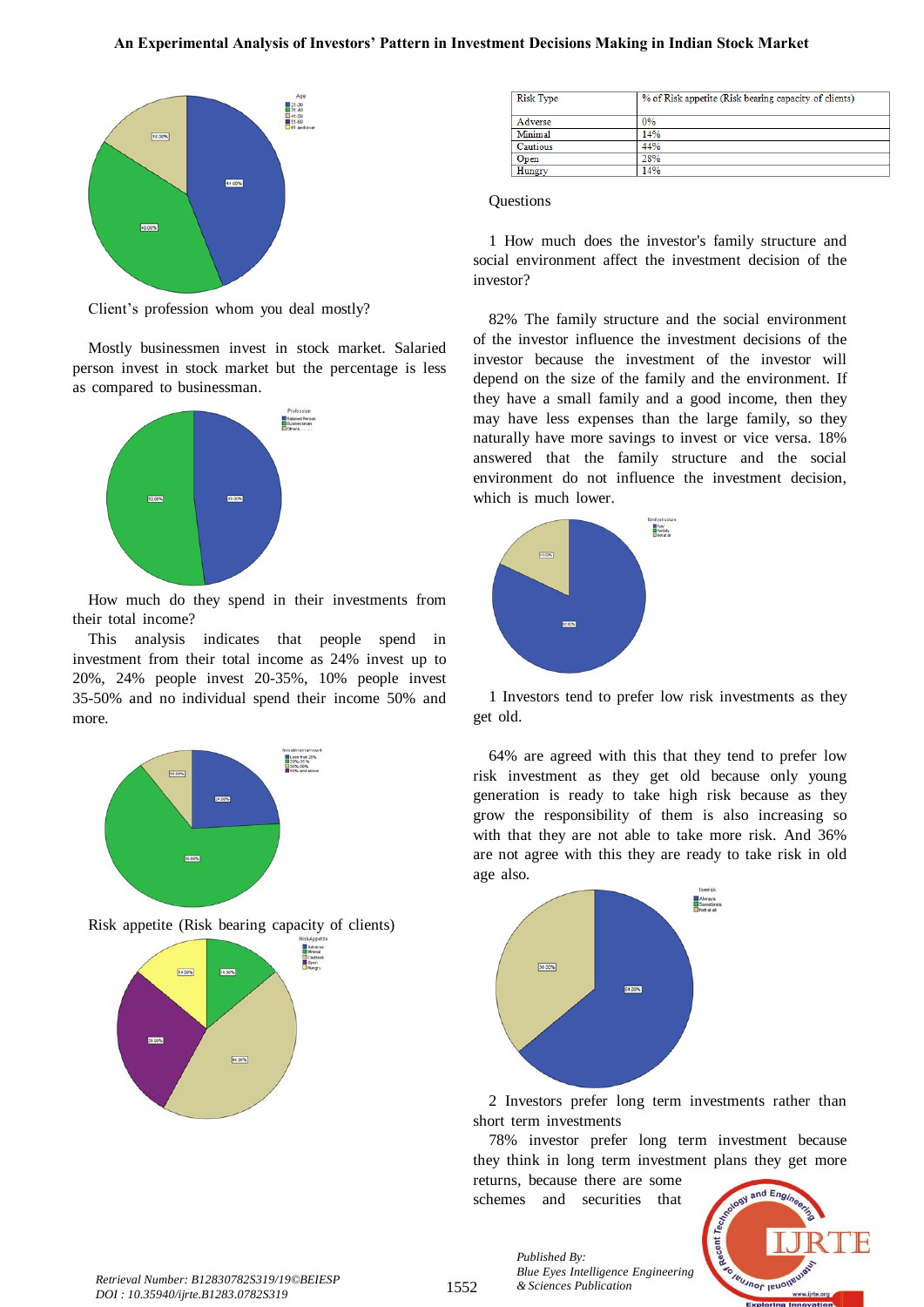gives maximum return only in case we hold it for the long term. 16% investors are not totally disagree with this and 6% investors feels sometimes it happens and sometimes not.



4. Investors closely follow investment tools' performance of return.

64% investors closely follow investment tools; performance of return that shows that they are aware about the tools and techniques to measure performance of return with the help of portfolio managers. If there are aware that mean they will be able to right decision for their plans but still 36% investors are not aware so govt or financial institutions need to promote awareness programs for that.



5. Are Investors having sufficient information regarding investment tools?

40% investors have very little information regarding investment tools and 18% have incomplete information that means they need awareness about investment tools so that they can take right decisions and 30% have too much information with that they can take right decision and 12% investors have not enough information they take decision after taking advice of experts.



6. How much level of self confidence is there in investor's investment decisions?

 $60\%$  investors are very confident about their

investment decisions and 40% are not confident that they have taken correct decision because they are not fully aware about the investment tools.



7. Do Investors discriminate between domestic and foreign companies in their investment preference?

76 % Investors are able to discriminate between domestic and foreign companies in their investment preference and still 24% are not able to discriminate between domestic and foreign companies in their investment preference.



8. Investors' religious and political views affect their investment decisions

 $60\%$  investors are not agreed with that, that the religious and political views affect their investment decision they are not influenced by that. 34% investors are agreed that they are influenced by religious and political views and 6% investors rarely influenced by religious and political views.



9. Investors prefer less risky investment tools (bank deposit, bond, etc.) to high risky investment tools (stock certificate, etc.)

 $60\%$  investors prefer less risky investment tools to high risky that are why they prefer to invest in bank deposits and bonds etc. But 40% are ready to take high

risk that is why they prefer to invest in share and certificates etc.



1553 *Published By: Blue Eyes Intelligence Engineering & Sciences Publication*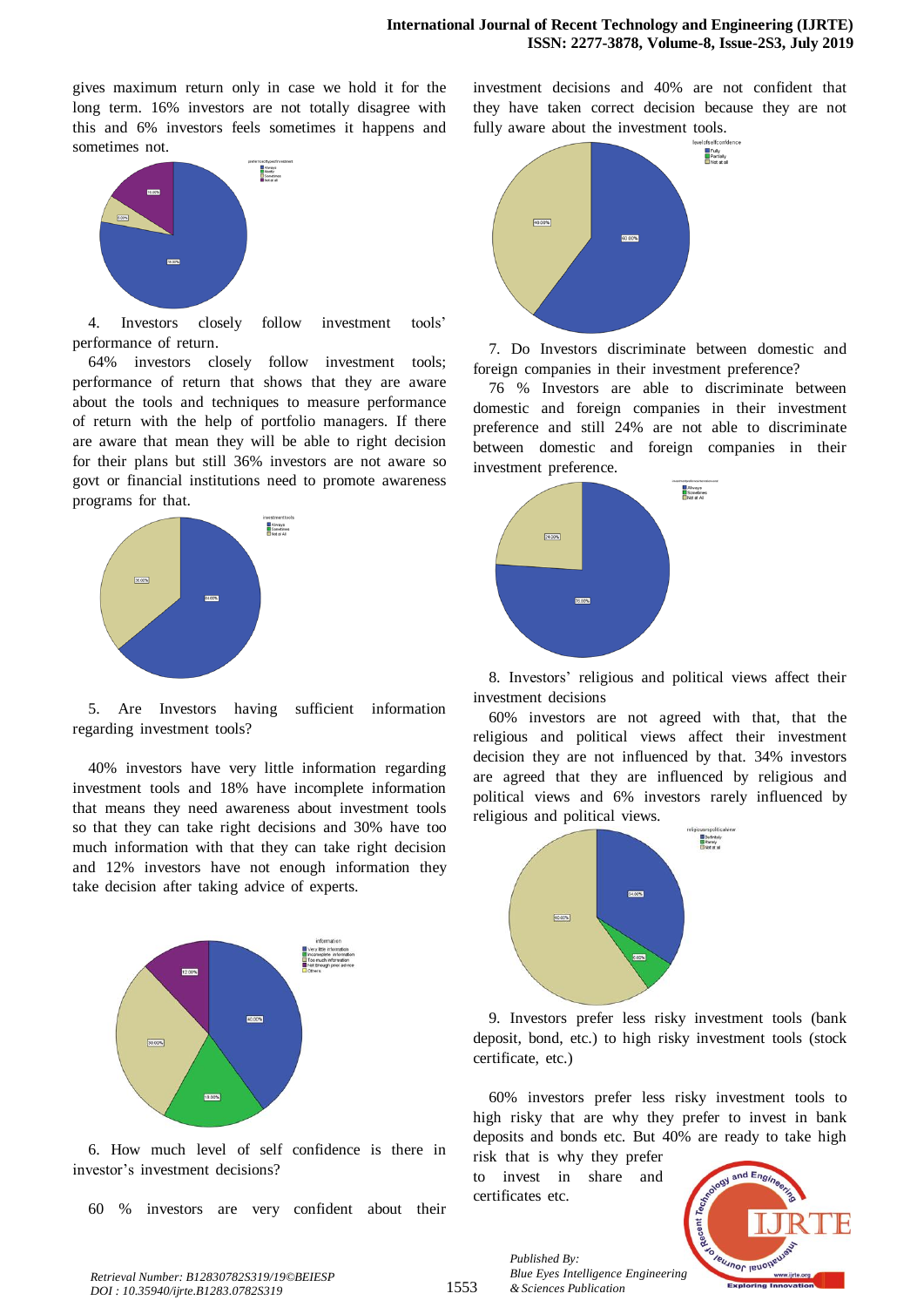

10. Investors tend to reduce risk through portfolio diversification

 $80\%$  investors tend to reduce risk through portfolio diversification and 18% investors do not tend and 2% investors rarely tend to reduce risk through portfolio diversification.



11. Changes in Government policies (contributions, tax reductions etc.) affect investors' behavior in.

64% investors think that changes in Govt policies like contributions, tax reductions etc will affect their behavior in positive way because if they have to pay less tax then they will have more disposable income then they can invest that savings in share market or any other securities. 34% are negative about that and 2% investors have no effect of changed on Govt. policies.



12. Increase in income level raises investors' interest on financial instruments in……..

66% investors think that Increase in income level raises will change their interest on financial instruments in positive way and 32 % think it will effect in negative way and only 2% think that there will be no changes.



13. Investors consider their past investment experiences while taking investment decisions

96% investors consider their past investment experiences while taking investment decisions and only 4% investors do not consider their past investment experiences while taking investment decisions. That mean past experience is very important to take investment decision.



14. Investors are influenced by expert (consumer or investment representatives) and other investors' decisions while taking investment decisions

94% investors are influenced by expert (consumer or investment representatives) and other investors' decisions while taking investment decisions and 6% Investors are not influenced by expert (consumer or investment representatives) and other investors' decisions while taking investment decisions. Because lack of the awareness they take opinion from the expert.



*Published By:*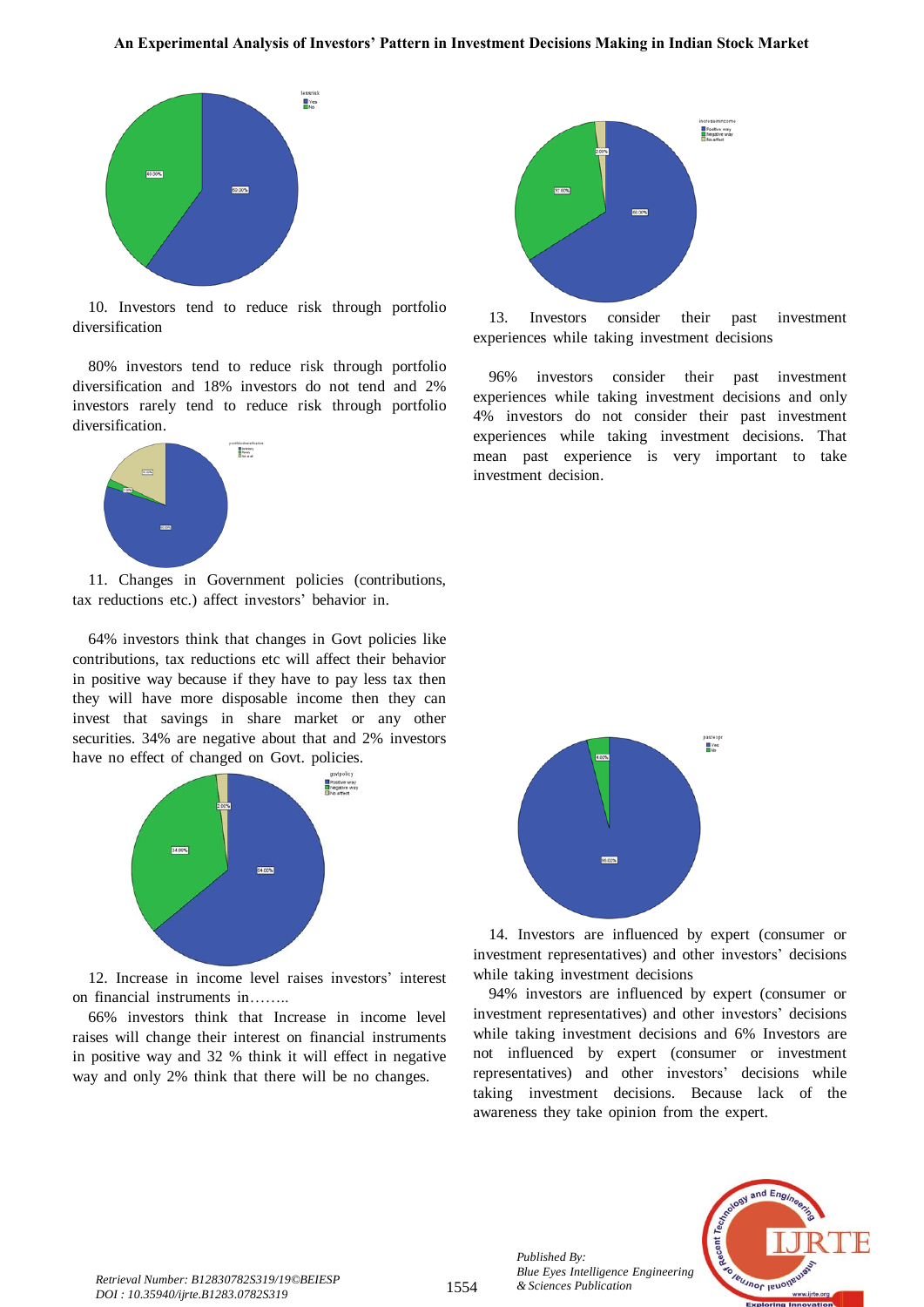

15. In which type of security and instrument investors want to invest their savings?

70% investors like to choose low risk and high return security, 22% low risk and low return and only 6% choose high risk and high return because still in India investors are not ready to take high risk.



16. What is the factor to which investor give priority most?

36% give less risk to priority most, 28% give high return to priority most, 24% give safety to priority most, 10% give liquidity to priority most and  $2\%$  give marketability to priority most. That shows that investors are not ready to take high risk they want to earn more profit in less risk.



17. Where do investors invest their savings most (Investors preference)?

26% investors invest their savings in PPF, 24% investors invest their savings in share and debentures, 16% investors invest their savings in Real Estate, 14% investors invest their savings in Fixed Deposits, 6% investors invest their savings in Postal savings, 6% investors invest their savings in saving bank, 4% investors invest their savings in Gold and Silver and 4% investors invest their savings in Insurance.



18. According to investors, which one is the best investment instrument?

34% think that Fixed deposit is the best investment instrument, 26% think that shares and debentures are the best investment instrument, 14% think that real estate is the best investment instrument, 10% think that saving bank deposit is the best investment instrument,  $6\%$  think that insurance is the best investment instrument, 4% think that postal saving is the best investment instrument, 2% think that gold and silver are the best investment instrument and rest 4% think that other is the best investment instrument.



**VII. VTFINDINGS**

By survey of investors, it was found that interdependency exist between shares, postal savings, real estate, mutual fund, insurance and income groups. And there is no significant interdependency exist between income and investment pattern i.e. savings bank deposits, fixed deposits, metal and PPF.

In case of portfolio managers' interview found that

the Investor' s family structure and social environment, low risk, long term investment, the religious and political views, past investment experiences affect investors' investment decisions. Maximum investors are not aware about investment tools and schemes.

Now-a-days investors are investing money in portfolio to diversity risk. Changes in Government policies (contributions, tax reductions etc.) affect investors' behavior in positive way because they need to pay less taxes so they will have more savings then they can use this money for investments. According to portfolio managers maximum investors like to invest money in PPF and fixed deposits.



*Published By:*

*& Sciences Publication*